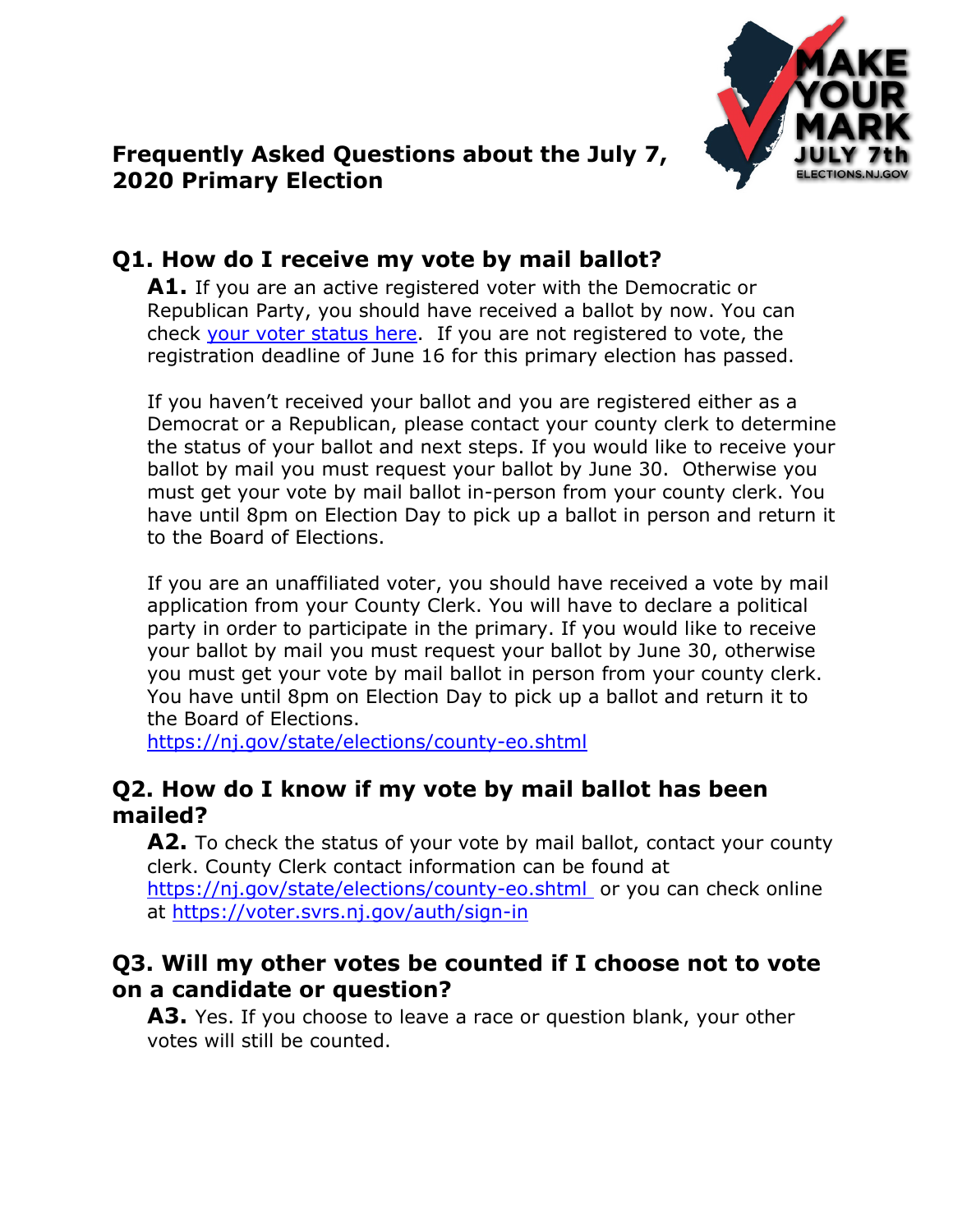

### **Q4. Will my vote by mail ballot be counted? I heard that vote by mail ballots might not be counted.**

**A4.** Every valid vote by mail ballot is counted. Be sure to sign the certificate envelope when you return your vote by mail ballot. If you are going to mail your ballot, it must be postmarked ON or BEFORE Election Day, July 7, 2020 and received by your county Board of Elections by 8pm July 14, 2020. If you are not sure if your ballot will arrive in time, you can drop it off in-person. Contact your Board of Elections for drop-off locations. If you are dropping your ballot off in person, it must be received by your county Board of Elections by 8pm on Election Day, July 7, 2020.

### **Q5. If I am voting by mail, when must the county Board of Elections receive my ballot?**

**A5.** Vote by mail ballots that are sent through the mail must be postmarked by Election Day, July 7, and received by the county Board of Elections on or before July 14. Vote by mail ballots that are placed in a drop box or delivered in-person to the county Board of Elections must be received by 8pm on Election Day, July 7.

### **Q6. What should I do if I make a mistake, damage, or lose my mail ballot?**

**A6.** You may request a replacement vote by mail ballot from your county clerk. If you go to your polling location on Election Day, you will have to vote using a paper provisional ballot.

## **Q7. Can I vote in-person at my polling location?**

**A7.** Yes. If you go to a polling location on Election Day, you will have to vote using a provisional paper ballot**.** 

The July 7, 2020 Primary Election is being conducted primarily by vote by mail. If you haven't received your vote by mail ballot, please contact your county clerk at [https://nj.gov/state/elections/county-eo.shtml.](https://nj.gov/state/elections/county-eo.shtml)

If you are an unaffiliated voter, you will have to declare your political party in order to participate in the primary. Please contact your county clerk to request either a Democratic or Republican vote by mail ballot.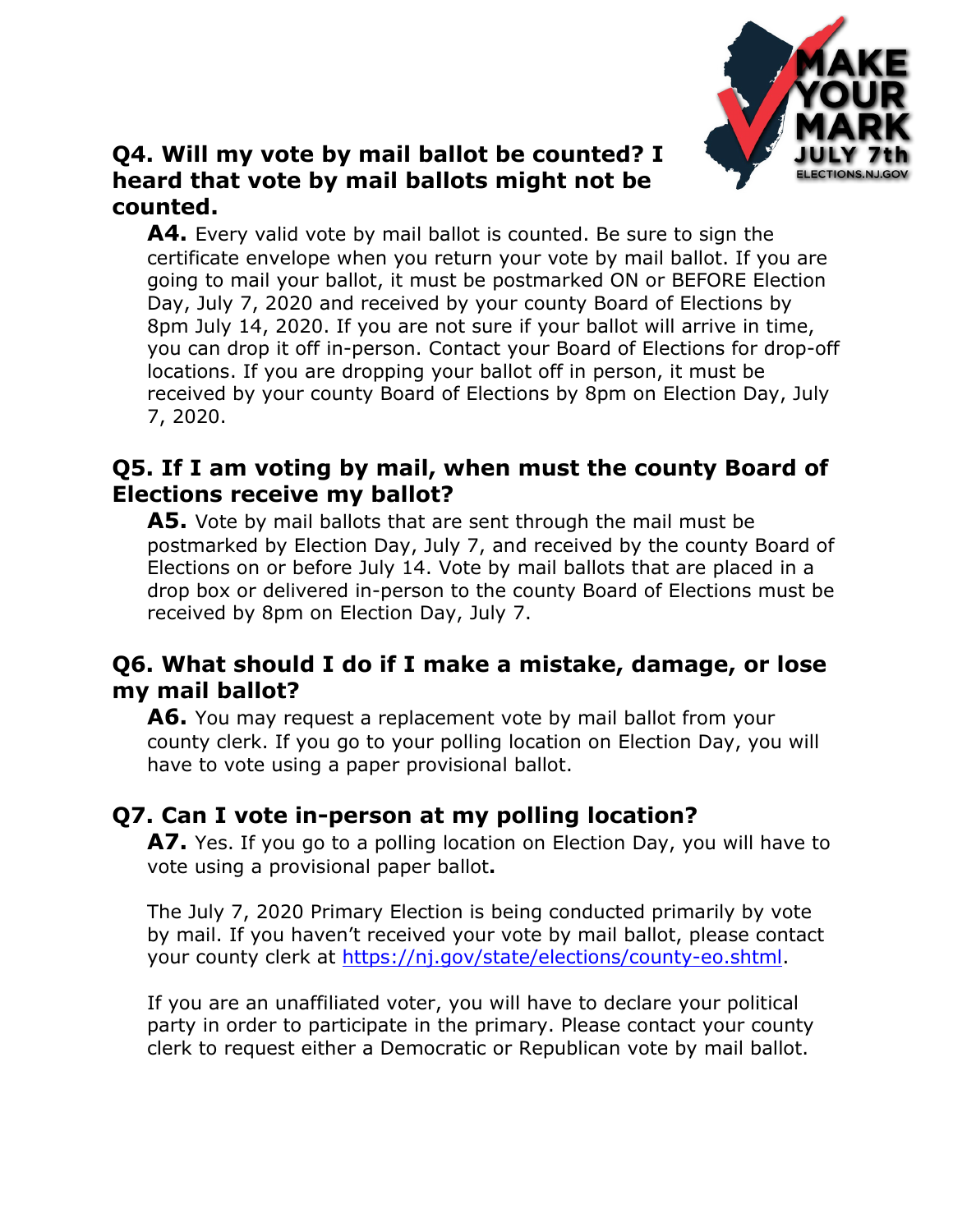

# **Q8. What is a provisional ballot?**

**A8.** Normally a provisional ballot is cast by a voter whose eligibility to vote cannot be confirmed at the polls on Election Day. The July 7<sup>th</sup> Primary Election will require all voters, except those with a disability, to vote using a provisional paper ballot. If, after the election, administrators determine that the voter who cast the provisional ballot was eligible to vote, the ballot will be counted as a regular ballot.

## **Q9. Can I deliver more than 1 ballot in person or place it in the ballot drop box?**

**A9.** A person who transports a cast (completed) vote by mail ballot for someone else is considered a "Bearer". Bearers are limited to THREE (3) ballots per Election. Any Bearer Ballots that exceeds the three limit must be REJECTED. The Bearer MUST SIGN the "Bearer Portion" of the outer envelope of the ballot in the presence of the voter when taking custody of the ballot. If the Bearer is hand-delivering the ballot, then he/she MUST SHOW ID AND SIGN the Bearer Book at the county Board of Elections.

### **Q10. Where can I find the locations of the VBM (Vote by Mail) ballot drop box?**

**A10**. Please visit Elections.NJ.gov <https://nj.gov/state/elections/primary-election-070720.shtml>

## **Q11. How can I return my ballot?**

**A11.** Either return your ballot by mail, bring it in-person to your county's Board of Elections office, or place it in a secure ballot drop box located throughout your county.

### **Q12. Why am I receiving a letter saying that my vote by mail ballot or provisional ballot was missing a signature and asking for additional information?**

**A12.** If your vote by mail ballot or provisional ballot was missing your signature, your county elections office will provide you an opportunity to certify that you did, in fact, cast that ballot. If you complete the form, sign it and return it in-person, by fax, or by e-mail to the county board of elections before 2 p.m. on July 23, 2020 or by mail, such that the county boards of elections receives it by the close of business on July 23, 2020, your ballot will be counted and your voter record with be updated to include your signature on that form.